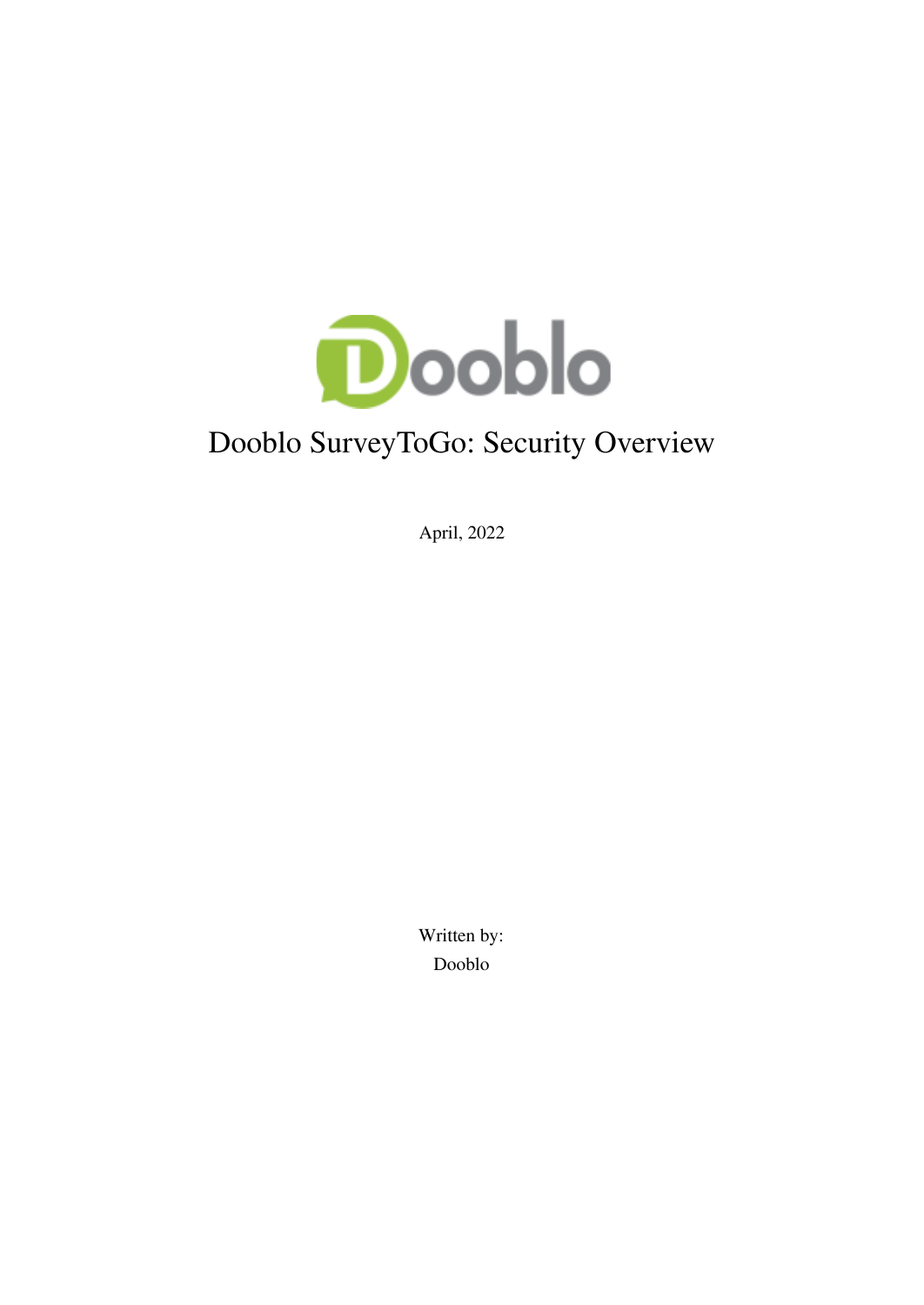# Table of Contents **<sup>1</sup>**

| 1 Introduction                                                | $\boldsymbol{2}$ |
|---------------------------------------------------------------|------------------|
| 1.1 Overview                                                  | $\overline{2}$   |
| 1.2 Purpose                                                   | $\overline{2}$   |
| 2 Physical Data Center Security                               | $\boldsymbol{2}$ |
| 2.1 Overview                                                  | $\overline{2}$   |
| 2.3 Employee lifecycle                                        | 3                |
| <b>3 Network Security</b>                                     | 3                |
| 3.2 Connections from the devices to the data centers and back | 3                |
| 3.5 IDS/IPS                                                   | 4                |
| 4 Survey To Go Application Security Features                  | 4                |
| 4.1 Overview                                                  | 4                |
| 4.2 Users, types, groups & passwords                          | 4                |
| 4.3 Password policy                                           | 4                |
| 4.4 Role based permissions                                    | 5                |
| 5 Survey To Go Data Collection App Security                   | 5                |
| 5.3 PC Survey App                                             | 6                |
| <b>6 Configuration Management</b>                             | 6                |
| 6.2 Software                                                  | 6                |
| 7.1 Overview                                                  | $\overline{7}$   |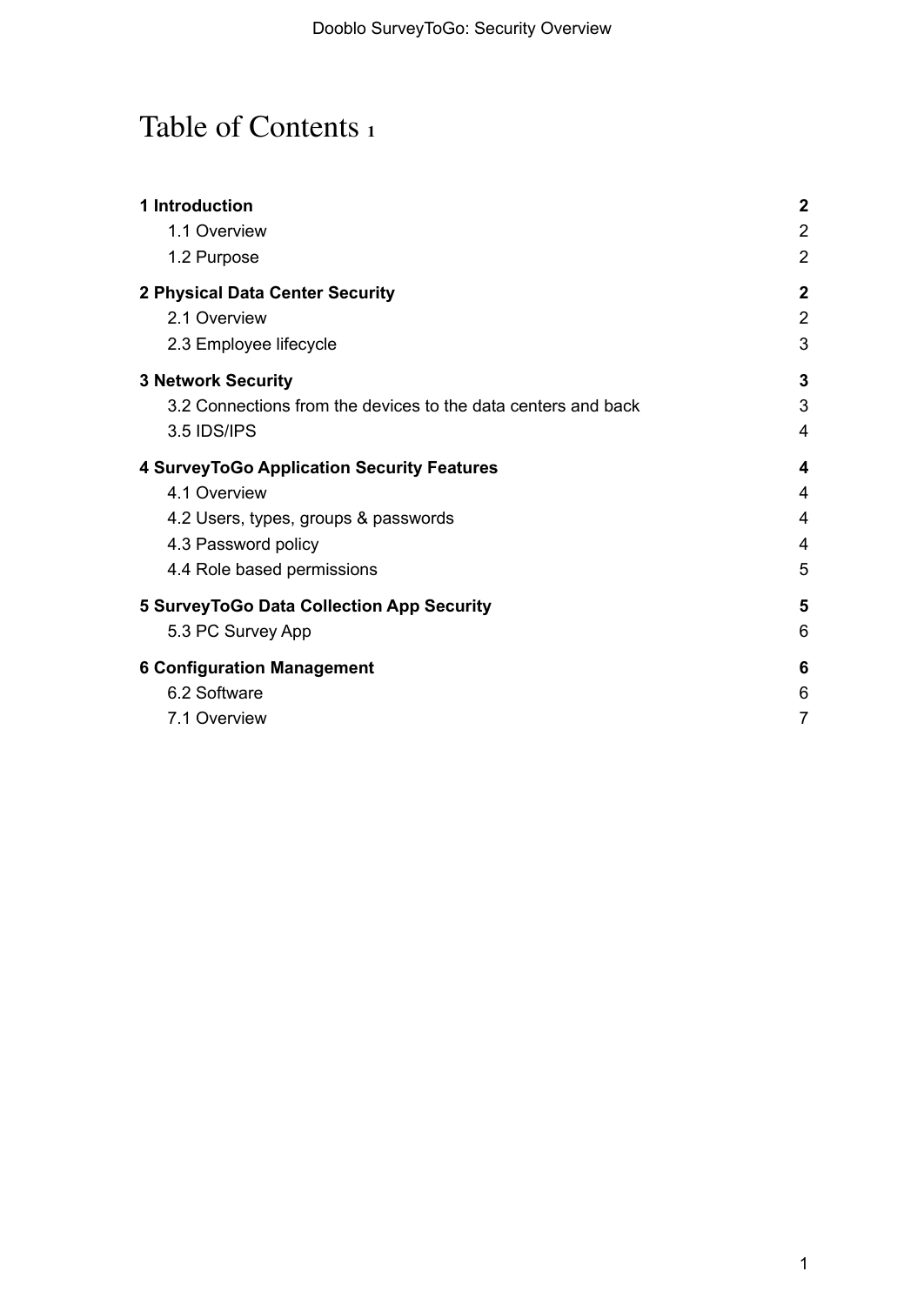# <span id="page-2-0"></span>**1 Introduction**

# <span id="page-2-1"></span>**1.1 Overview**

This document outlines the security of the SurveyToGo system. All non-confidential information has been included. Due to the nature of the topics discussed, some topics are considered confidential and will not be discussed in this document for obvious reasons.

# <span id="page-2-2"></span>**1.2 Purpose**

The purpose of this document is to provide for a high level overview of all the security aspects of the SurveyToGo system. As the SurveyToGo system grows more security measures are added and infrastructure and communications protocols change. This document provides the overview for the system at the time of writing only.

# <span id="page-2-3"></span>**2 Physical Data Center Security**

# <span id="page-2-4"></span>**2.1 Overview**

The SurveyToGo state-of-the-art data center servers are hosted by Amazon AWS (US-EAST region): AWS datacenters are housed in nondescript facilities. Physical access is strictly controlled both at the perimeter and at building ingress points by professional security staff utilizing video surveillance, intrusion detection systems, and other electronic means. Authorized staff must pass two-factor authentication a minimum of two times to access datacenter floors. All visitors and contractors are required to present identification and are signed in and continually escorted by authorized staff. AWS only provides datacenter access and information to employees and contractors who have a legitimate business need for such privileges. When an employee no longer has a business need for these privileges, his or her access is immediately revoked, even if they continue to be an employee of Amazon or Amazon Web Services. All physical access to data centers by AWS employees is logged and audited routinely. For more extensive information about the AWS infrastructure security utilized by Dooblo: [https://docs.aws.amazon.com/whitepapers/latest/introduction-aws-security/introduction-a](https://docs.aws.amazon.com/whitepapers/latest/introduction-aws-security/introduction-aws-security.pdf) [ws-security.pdf](https://docs.aws.amazon.com/whitepapers/latest/introduction-aws-security/introduction-aws-security.pdf)

# **2.2 Servers**

All servers include a mandatory antivirus protection and are configured to receive any security OS update as required.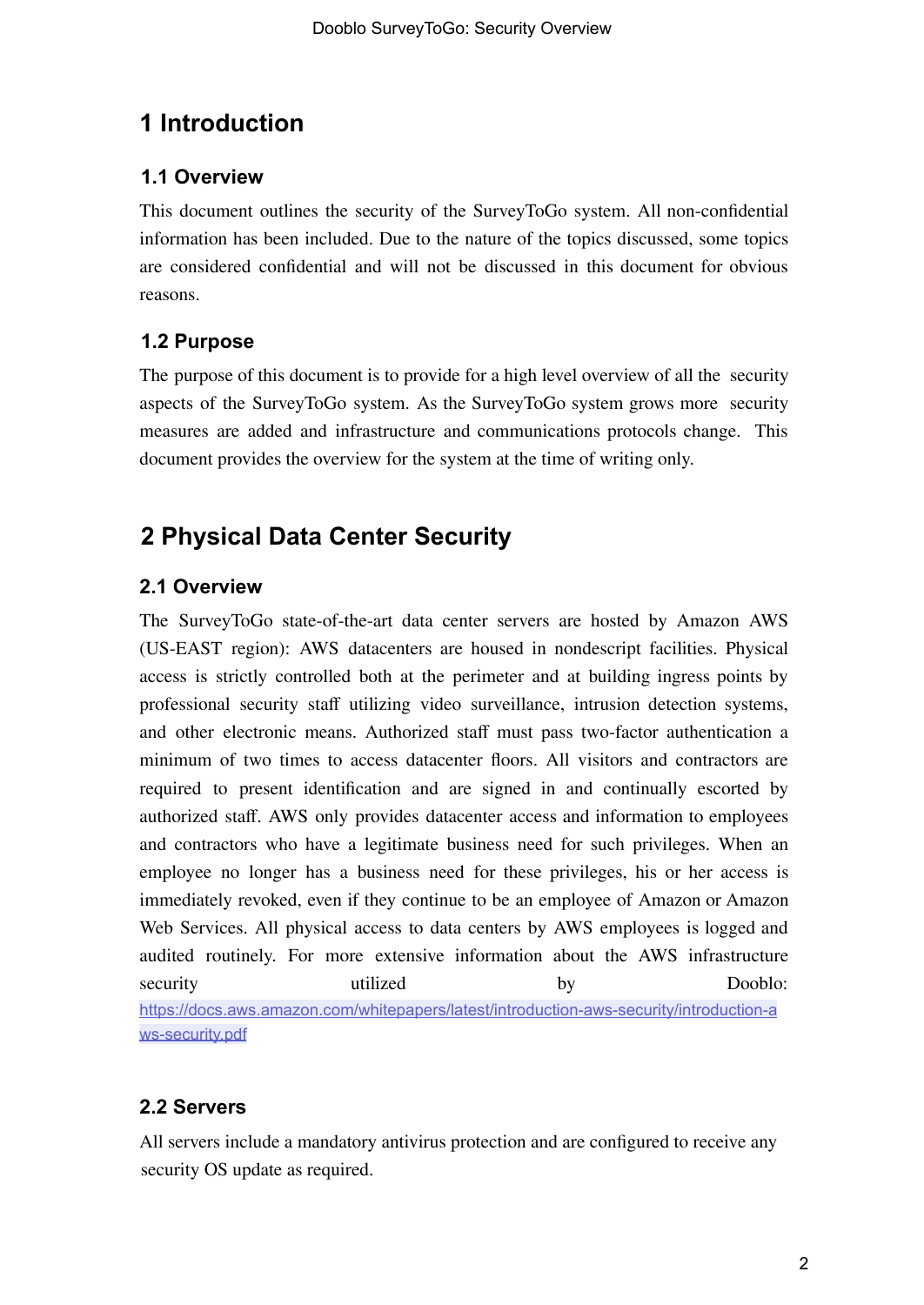### <span id="page-3-0"></span>**2.3 Employee lifecycle**

Dooblo has established formal policies and procedures to delineate the minimum standards for logical access to the SurveyToGo servers. Dooblo requires that staff with potential access to customer data undergo an extensive background check (as permitted by law) relevant to their position and level of data access.

# <span id="page-3-1"></span>**3 Network Security**

### **3.1 Overview**

SurveyToGo enables interviewers in the field to collect data and send it over the wire to the Dooblo Data center. This involves 2 way communications over the internet to both send Survey data to the device and receive collected data from the device. The Dooblo network security measures are in place to ensure network communication both to and from the data center is secure along with communications between servers in the data center.

## <span id="page-3-2"></span>**3.2 Connections from the devices to the data centers and back**

The devices and management applications communicate over the internet with the Data center. SurveyToGo can utilize industry proven SSL encryption to encrypt these device/server communications and management app/server communications. The Dooblo Data Center uses certified SSL Certificates to ensure devices can validate and authenticate the server they are communicating with to prevent man in the middle attacks along with eavesdropping risks. Any incoming communication to the data center passes through a dedicated Checkpoint firewall product to prevent network attacks. HTTPS/SSL communication is an add-on feature.

### **3.3 Connections between servers inside the data center**

All servers in the data center are located in the same physical space and are connected through a dedicated sub-network controlled by authorized Dooblo IT employees. The Checkpoint Firewall ensures internal communication between DMZ and other servers is done only by pre-configured IP addresses.

### **3.4 Administrative communications**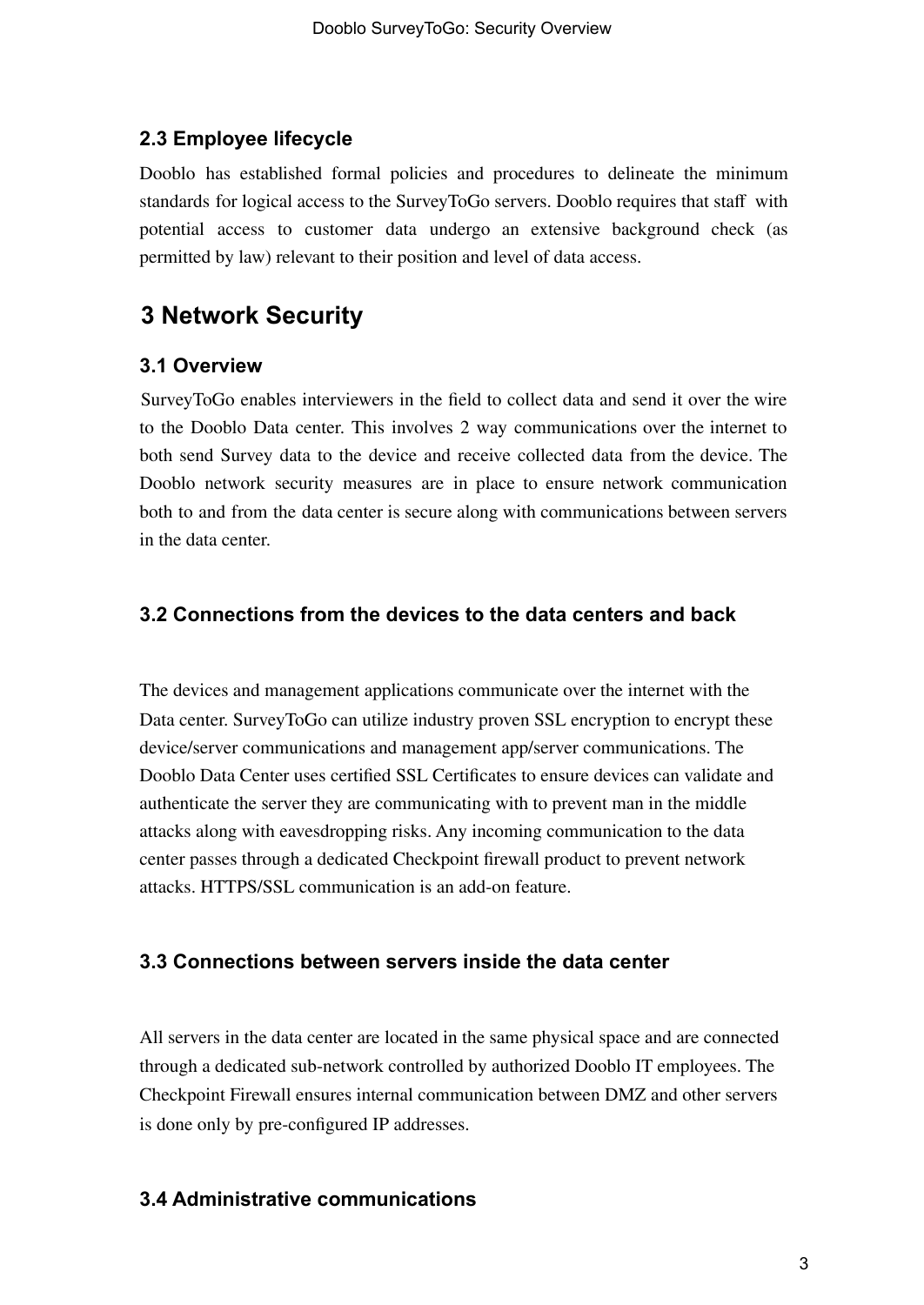All administrative communications to the data center are secured with token based security and restricted to authorized personnel and IP addresses.

### <span id="page-4-0"></span>**3.5 IDS/IPS**

All network traffic stopped at the FW is monitored and IDS/IPS (Intrusion Detection/Prevention systems) is employed.

# <span id="page-4-1"></span>**4 SurveyToGo Application Security Features**

#### <span id="page-4-2"></span>**4.1 Overview**

The SurveyToGo system includes application level security measures designed to allow your employees access to data only to those employees that you have configured and only to the project data that you have configured access for. SurveyToGo includes a customer-project paradigm which means that every data collected resides in a specific project that belongs to a specific customer (your customer, not Dooblo customers).

#### <span id="page-4-3"></span>**4.2 Users, types, groups & passwords**

Each access to the SurveyToGo system is done with a user and a password. Surveyors have user names, so do project managers and field managers. Both data collection apps and the management studio app require a user name and a password in order to work. In fact, every interface of the system requires an authenticated user in order to work. User names and passwords are defined by the SurveyToGo account administrator (NOT by Dooblo) and passwords are encrypted. Users can be grouped into groups to help with permissions. By default, interviewer users do not have the right to access the SurveyToGo Studio application.

#### <span id="page-4-4"></span>**4.3 Password policy**

A SurveyToGo organization can be set to use a custom password policy requiring users to adhere to policy standards of password lengths. The following password policy settings are controllable:

- ∙ Minimum characters
- ∙ Minimum uppercase characters
- ∙ Minimum lowercase characters
- ∙ Minimum non-alpha characters
- ∙ Minimum numeric characters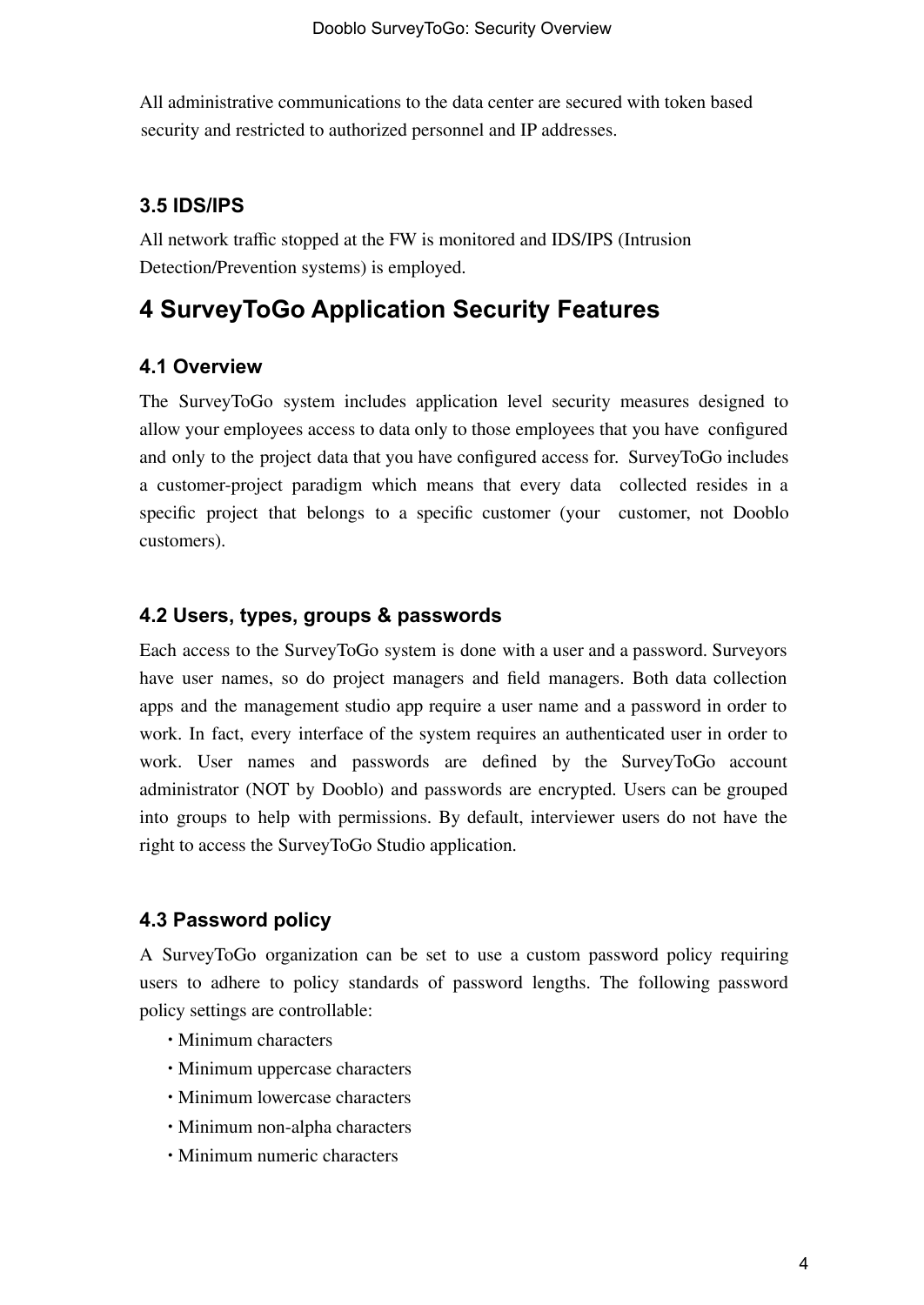#### <span id="page-5-0"></span>**4.4 Role based permissions**

Role based permissions are granted to users and projects. While built-in roles exist within every new SurveyToGo account, Dooblo allows each customer to define custom roles with custom permissions. Every user can be assigned one or more roles which control their access to the system. A role contains the detailed access

permissions to the various screens within the SurveyToGo Studio and therefore controls the various access rights to the data contained in the project. The SurveyToGo account security administrator can assign users or groups of users to one or more roles.

If a user does not have any access to a project that project will not show up on his management studio app. If the user does not have any access to any project of a customer then that entire customer will not show on his management app. Surveyor users can be assigned to a project which will then control whether they will see that survey in the list of surveys or not.

Each role is a collection of security rights on the various components of the SurveyToGo Studio application. For each component, either none/read/write or full access is configured. That access right controls the role access to that component.

# <span id="page-5-1"></span>**5 SurveyToGo Data Collection App Security**

#### **5.1 Overview**

The data collection apps are used to collect data from the field. The general approach to the security of the collected data in this regard is to upload the data and remove it from the device as quickly as possible. Shorter time on the device means lower data security risks.

### **5.2 Android App**

The Android app stores all data in a special application storage segment provided by the Android OS. This segment is secured from access by other applications and restricts the segment to the SurveyToGo app only. Even accessing the device through the USB mass-storage interface will not allow the human operator access to this storage area. Due to this enhanced security mechanism by Android, the data is saved in a local database on this secured storage segment. When-ever network is detected, all data is uploaded to the server and deleted from the device. The last user who used the app is cached locally in order to allow for quick access and continue to collect data even in offline scenarios, however the password is encrypted. Communication to and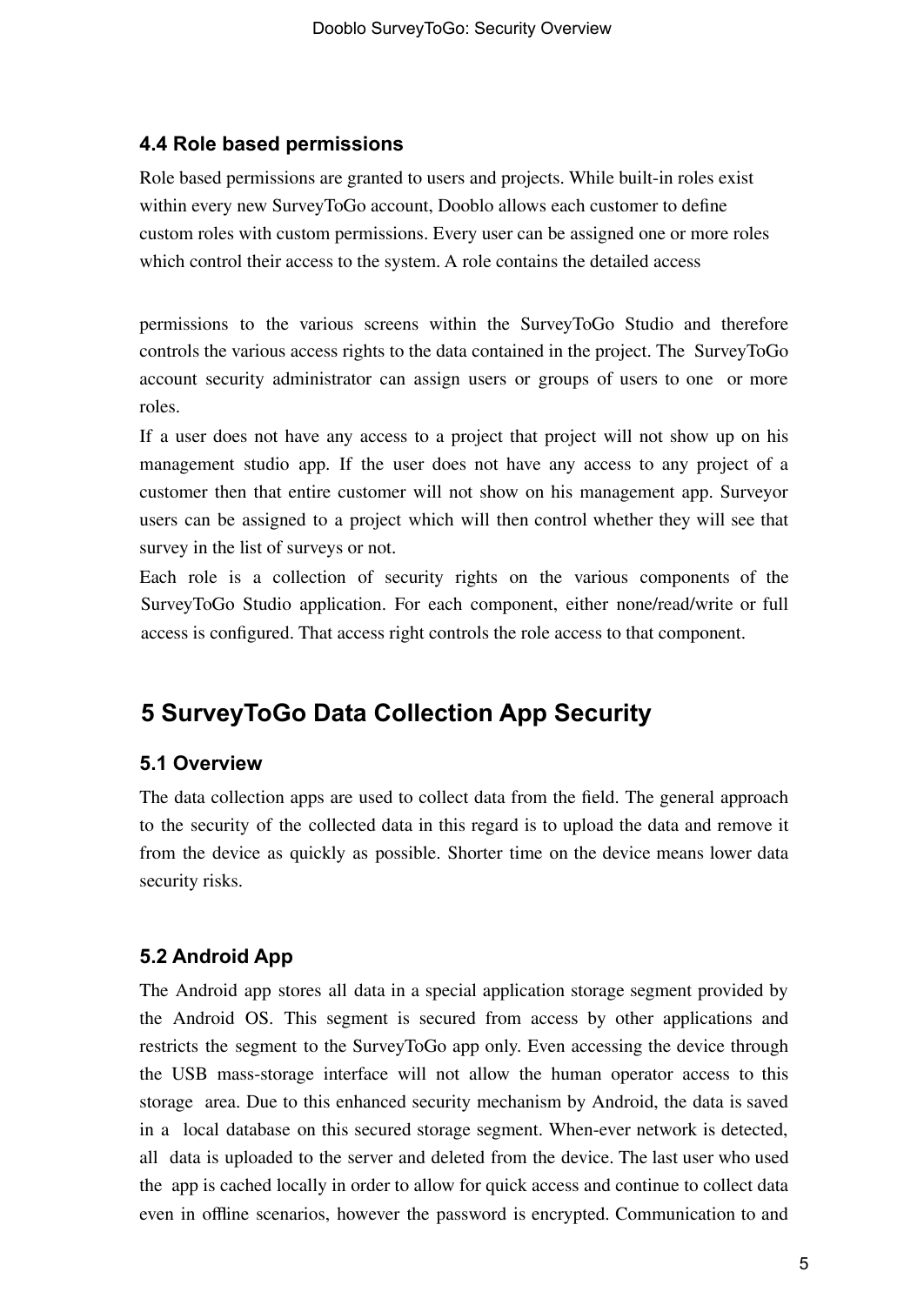from the server is secured by SSL Encryption (Optional) as described in the network security chapter.

#### <span id="page-6-0"></span>**5.3 PC Survey App**

The PC (Windows) app stores all data in the local user storage space on the hard drive of the windows machine. As the hard disk is not secured like in the Android case, SurveyToGo utilizes the built-in encryption mechanism of Microsoft SQL Mobile to encrypt all the data and prevent access to it from unauthorized sources. Communication to and from the server is secured by SSL Encryption (Optional) as described in the network security chapter.

#### **5.4 Lost / stolen Device**

In case the device is lost or stolen it is our recommendation that the user of that device will be set to disabled. This will disallow any access from that device to the account and prevent any tampering with data. Please note that if auto-sync is enabled up to 10 minutes worth of data collection might remain on the device and be exposed.

#### **5.5 Online CAWI surveys**

CAWI surveys are run on a dedicated web service in the dedicated SurveyToGo internal local network. The intermediate data that is collected through the CAWI server is stored in a dedicated database. Once an interview is complete it's transferred to the SurveyToGo server through the internal network.

# <span id="page-6-1"></span>**6 Configuration Management**

#### **6.1 Overview**

Configuration changes to the SurveyToGo system infrastructure and software are authorized, logged, tested, approved, and documented in accordance with industry norms. Updates to the SurveyToGo infrastructure are done to minimize any impact on the customer and their use of the services. Dooblo communicates with customers via email when service use is likely to be impacted.

#### <span id="page-6-2"></span>**6.2 Software**

Dooblo applies a systematic approach to managing change so that changes to customer impacting services are thoroughly reviewed, tested, approved and well communicated.

Dooblos change management process is designed to avoid unintended service